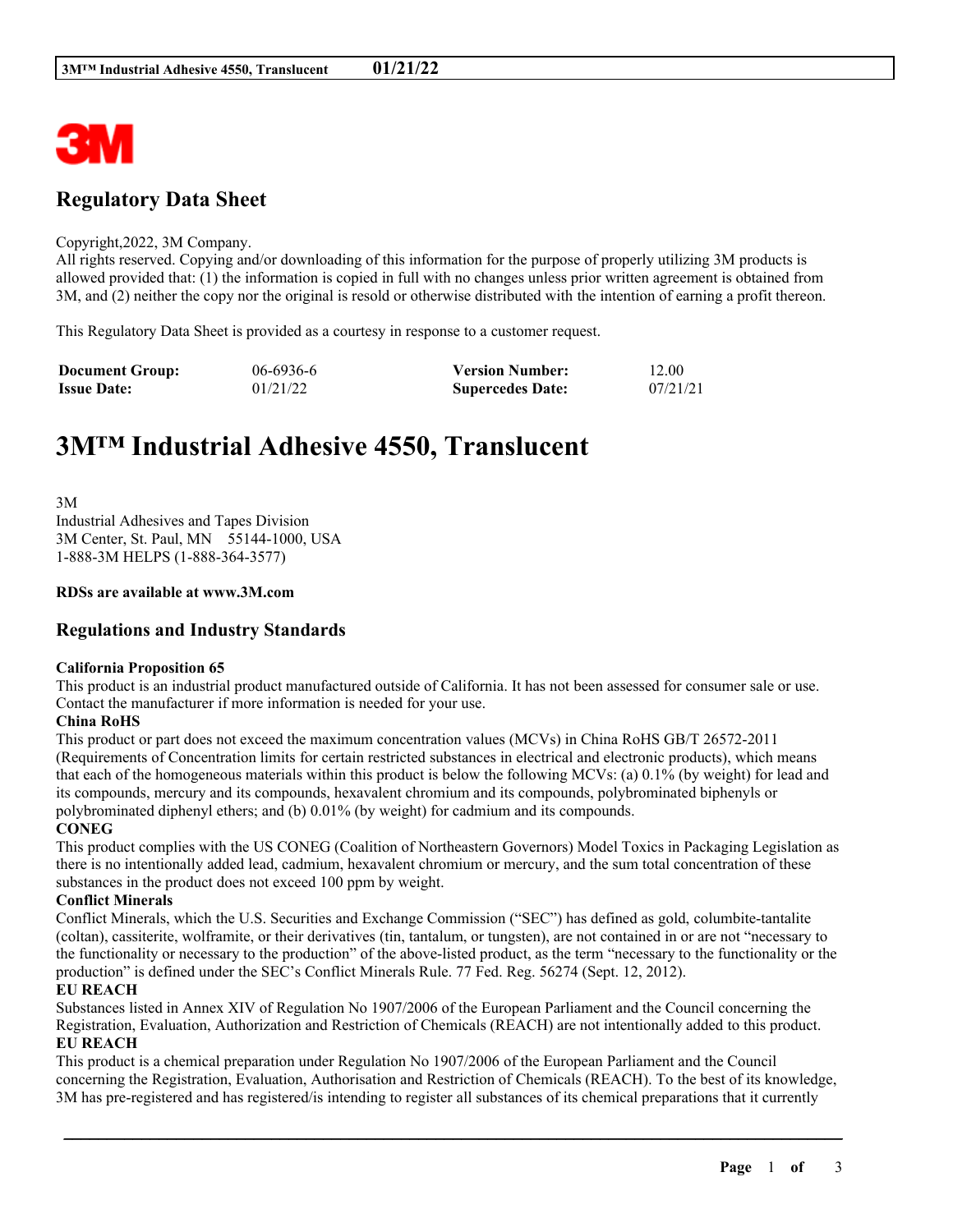imports into and/or manufactures in the European Union that are in scope for (pre-)registration by 3M. It has a required safety data sheet.

## **EU REACH**

This product or part is known to contain a substance listed in Annex XVII.

#### **EU REACH**

This product, including any article that the product is composed of, does not contain at greater than 0.1% by weight a Substance of Very High Concern (SVHC) substance identified according to Article 59 of REACH. This declaration reflects the substances on the candidate SVHC list, effective January 2022.

## **EU RoHS**

This product does not exceed the maximum concentration values (MCVs) set under EU Directive 2011/65/EU (RoHS recast/RoHS 2), as stated in Annex II to that directive. This means that each of the homogenous materials within this product does not exceed the following MCVs: (a) 0.1% (by weight) for lead, mercury, hexavalent chromium, polybrominated biphenyls or polybrominated diphenyl ethers; and (b) 0.01% (by weight) for cadmium.

## **EU RoHS Phthalates**

This product does not exceed the maximum concentration values (MCVs) for phthalates set under EU Directive 2011/65/EU (RoHS recast/RoHS 2), as amended by EU 2015/863, which applies to finished EEE after July 22, 2019 for Category 1-7, 10- 11 products and after July 22, 2021 for Category 8 and 9 products. This means that each of the homogeneous materials within this product does not exceed the MCV of 0.1% (by weight) for each of the following phthalates: DEHP, BBP, DBP, and DIBP.

## **IPC1752A**

This product or part is known to contain a substance listed in IPC1752A. This declaration reflects the substances on the list as of the date of this certificate.

#### **Sustainability Advantage: Recycled content**

This product does not contain recycled content.

#### **TSCA Section 6**

This product is not known to contain 2,4,6-Tri-tert-butylphenol (CAS 732-26-3).

**TSCA Section 6**

This product is not known to contain Decabromodiphenyl Ether (Deca-BDE) (CAS 1163-19-5).

## **TSCA Section 6**

This product is not known to contain Hexachlorobutadiene (HCBD) (CAS 87-68-3).

#### **TSCA Section 6**

This product is not known to contain Pentachlorothiophenol (PCTP) (CAS 133-49-3).

## **TSCA Section 6**

This product is not known to contain Phenol, isopropylated phosphate (3:1) (PIP (3:1)) (CAS 68937-41-7).

#### **VOC Restrictions - Industrial**

VOC regulations in the following states may restrict product sale and/or use:

CA, CO, CT, DC, DE, GA, IL, IN, MA, MD, ME, NC, NH, NJ, NY, OH, PA, RI, TX, UT, VA, VT.

VOC values are listed in Section 9 of the corresponding SDS. Review air quality regulations that apply to your location and operations. Contact the appropriate regulatory authorities for guidance.

\_\_\_\_\_\_\_\_\_\_\_\_\_\_\_\_\_\_\_\_\_\_\_\_\_\_\_\_\_\_\_\_\_\_\_\_\_\_\_\_\_\_\_\_\_\_\_\_\_\_\_\_\_\_\_\_\_\_\_\_\_\_\_\_\_\_\_\_\_\_\_\_\_\_\_\_\_\_\_\_\_\_\_\_\_\_\_\_\_\_

## **Chemicals and/or Compounds of Interest**

**Alkylphenol (AP)** : Not intentionally added. **Alkylphenolethoxylates (APE)** : Not intentionally added. **Antimony and (Sb) Compounds** : Not intentionally added. **Arsenic and (As) Compounds** : Not intentionally added. **Asbestos** : Not intentionally added. **Azocolorants and Azodyes** : Not intentionally added. **Beryllium and (Be) Compounds** : Not intentionally added. **Bismuth and (Bi) Compounds** : Not intentionally added. **Bisphenol A (BPA) (CAS 80-05-7)** : Not intentionally added. **Butyl Benzyl Phthalate (BBP) (CAS 85-68-7)** : Not intentionally added. **Cadmium and (Cd) Compounds** : Not intentionally added. **Chlorinated Paraffins, Short Chain** : Not intentionally added. **Cobalt and (Co) Compounds** : Not intentionally added.